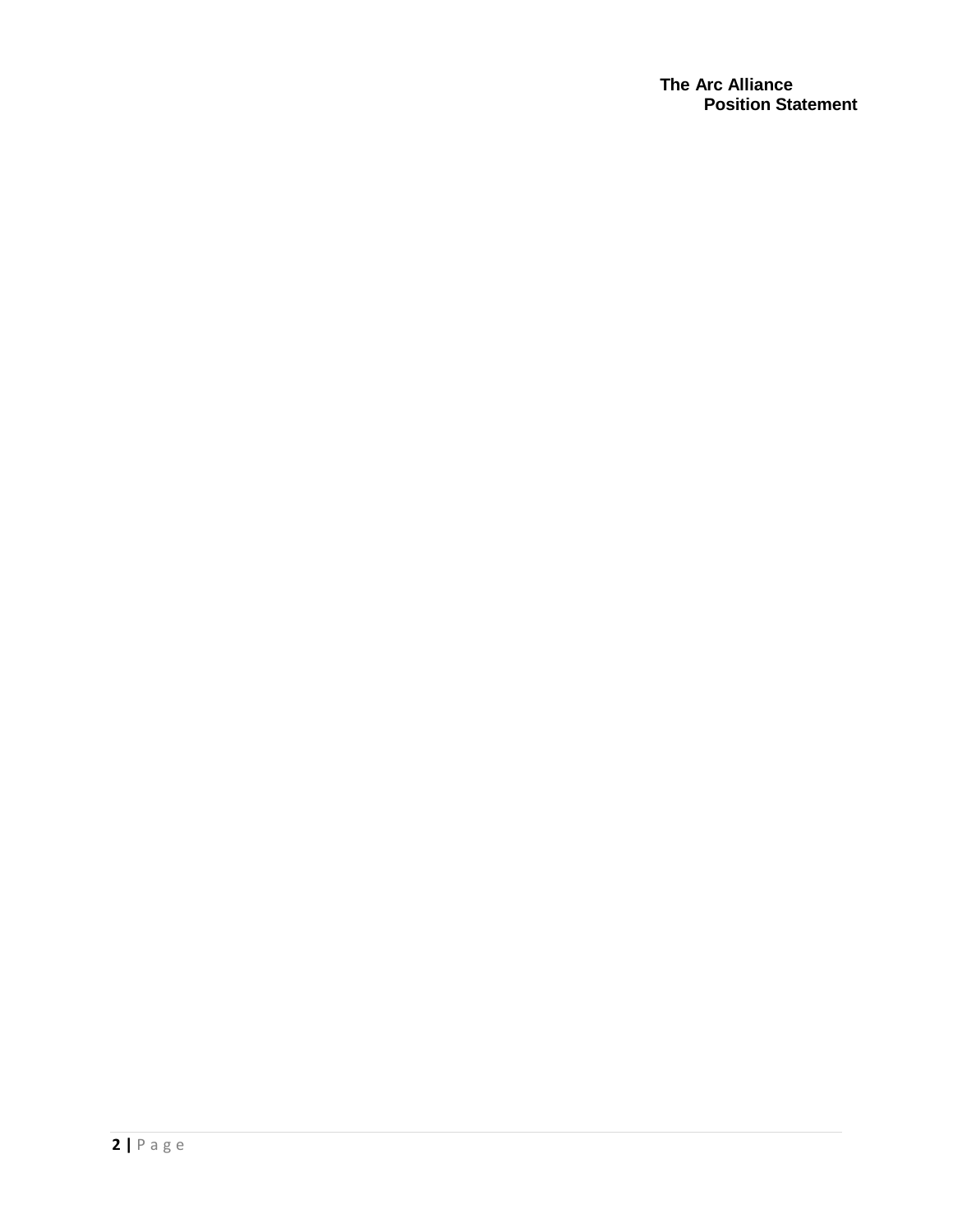

The Arc Alliance mission is to support people with developmental disabilities by providing exceptional personal services, inspiring hope, potential, and well-being; ensuring valued life experiences and treatment expected by all people.

### **Funding**

- + Challenge: The community based programs remain in crisis. State institutions have received cost of living increases while community based programs have overlooked for years.
- Action: Minimally provide adequate funding so that community based programs are not faced with rate ٠ reductions.

### **El Rate Increase**

- ← Challenge: For far too long the fees provided for early intervention services have remained flat, while the costs to provide the services have grown by 15-20% a year.
- **Action:** Requesting the General Assembly to provide adequate funding that will cover the growing costs to provide critical services.

### Burden of Proof In Special Education Due Process Cases Allocated To School Districts

- Challenge: Parents don't have the resources or money to have access to information needed for a fair due  $\bullet$ process hearing.
- Action: Support legislation supporting burden of proof in due process proceedings to the school district, not the parents.

#### **Waiting List For Community Services**

- Challenge: There are 13,732 people on the waiting list in Pennsylvania.
- Action: Increase the budget so it is large enough to end the waiting list and increase funding in the budget to serve individuals on the emergency waiting list. Also, if the emergency list is not being met then the critical waiting list is not even being addressed.

#### **Employment**

- Challenge: People with intellectual and developmental disabilities have historically had difficulty getting and  $\bullet$ maintaining jobs in the community. As a result, they tend to live below the poverty level and are dependent on government programs to survive.
- Action: Support of HB 1641 promoting employment at competitive wages and SB 159 amending State Civil  $\ddot{\bullet}$ Service Exam improving employment eligibility

#### **State Institutions**

- Challenge: Historically, 22% of funds spent supporting people with developmental disabilities are spent in  $\bullet$ state centers which house 4% of the individuals receiving services. You can provide support for 2.5 individuals to every 1 individual in a state institution.
- $\ddot{\bullet}$ Action: Close the state institutions and allocate the funding to community based programs.

Administrative Office: 3075 Ridge Pike <sup>a</sup> Eagleville, PA 19403 <sup>a</sup> T 610.265.4700 <sup>a</sup> F 610.265.3439<br>Reading Office: 1829 New Holland Rd Suite 9<sup>#</sup> Reading, PA 19607 <sup>a</sup> T 610.265.4700 <sup>a</sup> F 610.603.022<br>800.4 THEARC (800. F 610.603.0229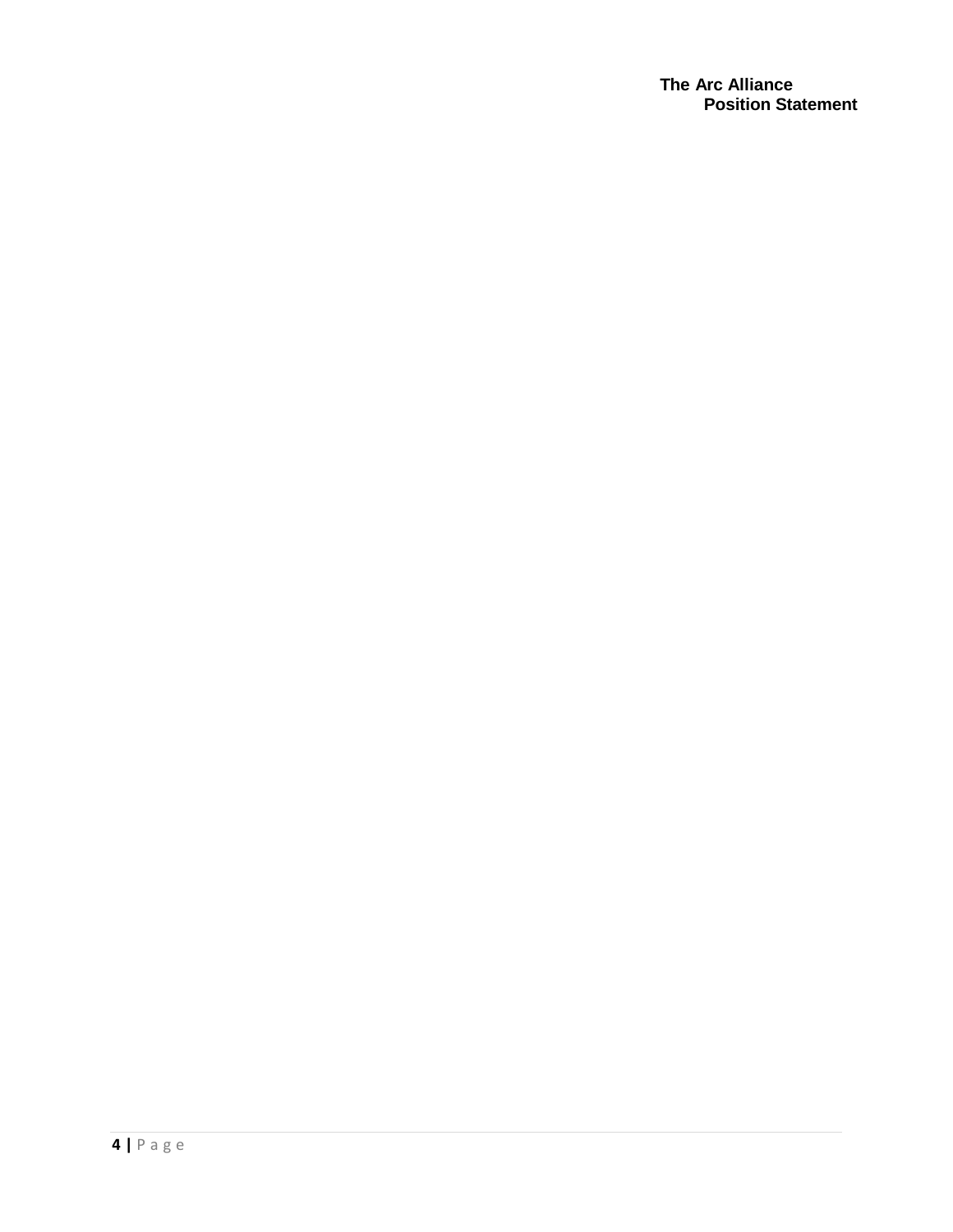

**THE ARC ALLIANCE About Us** 

The Arc Alliance was founded in 1950 by parents of people with intellectual and developmental disabilities and delays (I/DD). We have been working to remove the barriers that infringe on a person's opportunity to be fully included in society. The Arc Alliance believes and support an individual's right to make their own decisions on the life they want to live. We provide advocacy and training to families navigating the educational and I/DD system so that they know which services and supports they are entitled to in order to make life a little more "do-able".

Because of our unwavering commitment, The Arc Alliance has grown to become a major influence in the counties we serve. Our growth continues as we continue to provide Early Intervention programs through The Arc Alliance Children's Services, to over 1350 children in Montgomery, Chester and Berks Counties. And those numbers grow daily. Early intervention teachers and therapists go into the homes and care settings of children birth to age three with delays in development to promote and assist learning through everyday activities and play. Our professional staff provides an array of family services, information and training.

Our advocacy efforts, through The Arc Alliance Advocacy Services, have also expanded to support families in Montgomery, Berks, and Bucks County. The Arc Advocacy Services provides a variety of services and supports for individuals diagnosed with an intellectual or developmental disability and their families. Our Advocates, Supports Coordinators, and Guardians are also members of local task force groups to provide education, information, and legislative advocacy for the individuals in our community. We also provide training, support groups, educational and legislative advocacy to ensure that everyone has the right to participate fully in their community, to develop relationships, and have the opportunities to pursue their dreams.

With the growing number of families we serve through early intervention and advocacy; our agency works to better the lives of people with intellectual and developmental disabilities through awareness of legislative issues that affect or will affect the rights or quality and quantity of services, supports and benefits. We inform and encourage our special families to contact their legislators, tell their stories, and share their views on critical issues. In addition, The Arc Alliance is a member of The Arc of Pennsylvania [\(www.thearcpa.org\)](http://www.thearcpa.org/) and The Arc of the United States [\(www.thearc.org\)](http://www.thearc.org/), which primarily focus on state and federal public policy matters.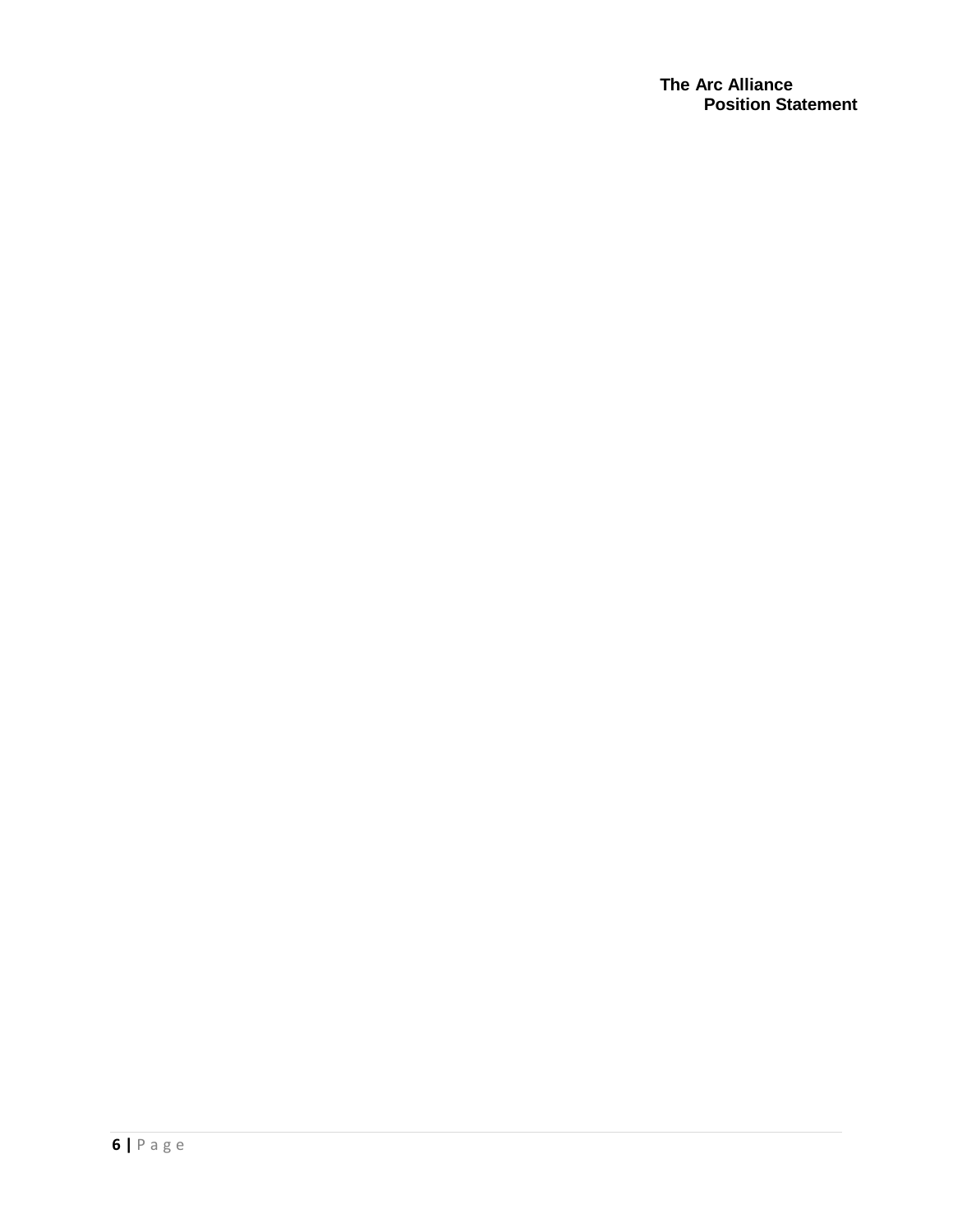

# **PA Budget**

We remain grateful for your 17/ 18 Appropriation which provided needed funding for ODP priorities including funds for 820 special education students entering the adult service system, 1,000 individuals joining the Community Living Waiver, 50 adults being able to access the Autism Waiver, additional funding for Community participation and other key priorities. We are also grateful that the 17/18 Budget provided \$54 million for rates which for the first time in ten years began the process of addressing significant wage depression experienced by Direct Support Professionals.

# **Budget Priorities:**

- **Funding to address in FY 18/ 19, the 5034 individuals identified by the Office of Developmental Programs as Emergency Needs Category. These are individuals at risk and in need of services and supports immediately.**
- **Funding to add 100 more individuals to be served by the Autism Waiver**
- **\$60 million appropriation for Direct Support Professional wages to support your call for establishing a Path to A Living Wage for DSPs.**

## **END THE WAITING LIST**

Nearly 5,000 Pennsylvanians with intellectual and developmental disabilities continue to endure years on the emergency waiting list, living in heightened crisis situations without access to the supports they have a right to use. The Arc of Pennsylvania calls for funding to support all people with intellectual and developmental disabilities who are waiting for critical services.

Additionally, Rep. Tom Murt (R-Montgomery) has circulated various cosponsor memos that address funding for the waiting list. Below is the list of bills The Arc of Pennsylvania supports:

- HB 628Requiring each slot machine licensee to collect a \$2 per patron admission fee to establish the Intellectual Disabilities and Autism Waiting List Account in State Treasury.
- HB 626 Imposing an additional \$0.04 tax on cigarettes sold in Pennsylvania to fund the Adult Intellectual Disabilities and Autism Waiting List Account.
- HB 818 Restoring the 14% tax on table games from 12% to fund programs and services for adults with intellectual and developmental disabilities.
- HB 414 Establishing a bill of rights for individuals with intellectual disabilities and requiring the Department of Human Services to develop and submit a plan to address the waiting list for community-based services to people with the same.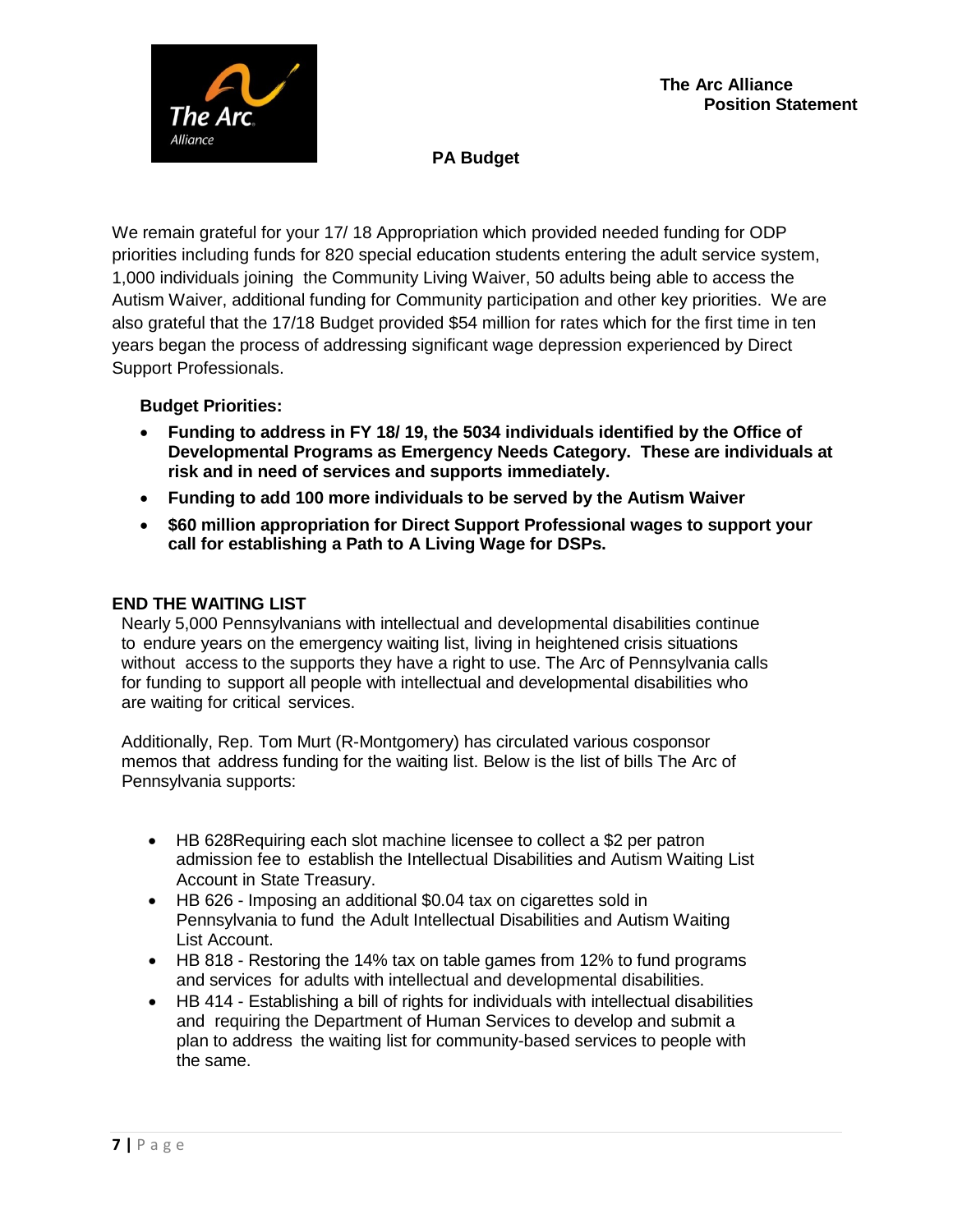## **EARLY INTERVENTION FUNDING**

Pennsylvania's Early Intervention Program plays a critical role for children with disabilities from birth to age five. Studies have shown that learning and development are at their highest rate in the infant, toddler and preschool years, and it is essential that we provide Pennsylvania's children with the proper resources to succeed. Early Intervention is designed to lay a foundation that will improve the lives of children and offer greater opportunities for future education and employment. Rates for Early Intervention have not increased in eight years. The Arc of Pennsylvania is asking the General Assembly to provide adequate funding that will cover growing costs to provide these critical services.

## **DIRECT SUPPORT PROFESSIONALS**

Direct Support Professionals (DSPs) provide in-person supports that empower individuals with intellectual and developmental disabilities to live, work, and thrive in the community; this includes employment, self-care, household maintenance, and transportation support. Despite the level of responsibility and impact involved in the work of DSPs, their average hourly wage is \$11.54 per hour. The intellectual and developmental disabilities service industry is struggling because at this wage rate it cannot attract or keep quality DSPs, which makes Pennsylvanians with disabilities and their families vulnerable to crisis situations. Without an increase in service payment rates in the state budget, providers are unable to raise wages. The Arc of Pennsylvania supports an increase in the state budget that would fund a living wage

for over 35,000 DSPs that serve Pennsylvanians with intellectual and developmental disabilities each day.

## **CLOSE STATE CENTERS**

The 1999 Supreme Court decision (Olmstead) affirmed a person's right to receive community integrated services rather than live in segregated institutional facilities. A 2015 study from Pennsylvania's Legislative Budget and Finance Committee demonstrates the need for transitioning individuals from segregated settings to the community, and includes recommendations to phase out the remaining state centers. The Arc of Pennsylvania calls on the Department of Human Services (DHS) to end admissions to state centers, publicly post a quarterly list of the numbers of admissions and transitions, and close the five remaining staterun institutions by relocating all residents to community living. To note: DHS recently announced that they will close Hamburg State Center within 18 to 24 months.

• HB 1650 - Rep. Kerry Benninghoff circulated a cosponsor memo that requires Department of Human Services to develop a plan to close state centers by January 1, 2023. This legislation requires the Department to implement person-centered plans for current residents, hold public hearings for stakeholder input, use any of the savings that result from closures for home and community based services, and continue to address the waiting list.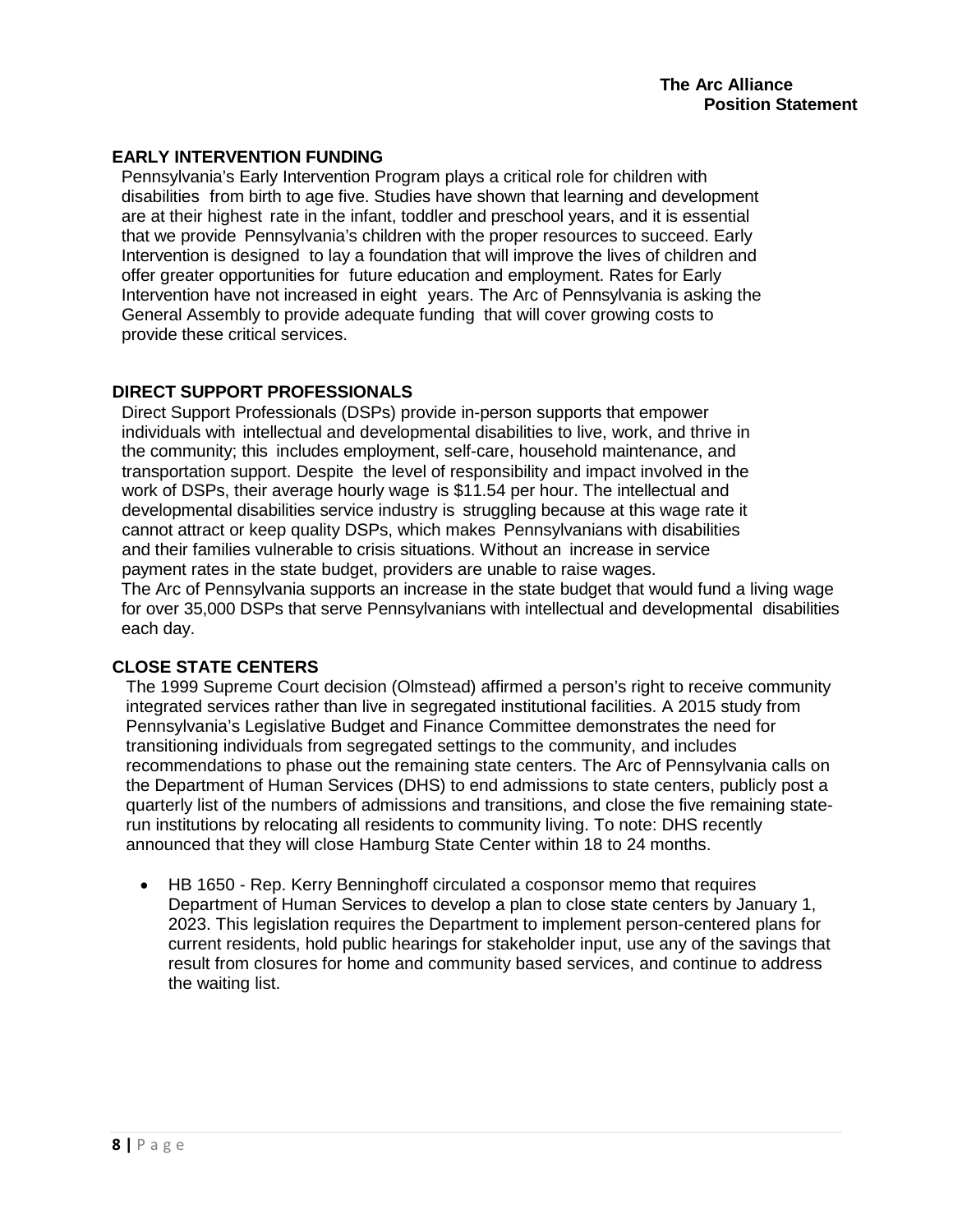

# **Rate increase for Early Intervention (Birth – 3)**

# **ISSUE**

Pennsylvania's Early Intervention Program plays a critical role for children with disabilities from birth to age five. Studies have shown that learning and development are at their highest rate in the infant, toddler and preschool years, and it is essential that we provide Pennsylvania's children with the proper resources to succeed. Early Intervention is designed to lay a foundation that will improve the lives of children and offer greater opportunities for future education and employment. Rates for Early Intervention have not increased in eight years. The Arc of Pennsylvania is asking the General Assembly to provide adequate funding that will cover growing costs to provide these critical services.

# **BACKGROUND**

For far too long the fees provided for early intervention services have remained flat, while typical costs of business operations have dramatically increased. Health care alone has increased at least 20% each year, this being only one of the many areas in which costs have increased.

In addition, therapists are understandably required to stay current on techniques and mandatory training. The system does not seem to take into account the time required for these issues, further creating pressure to schedule increased child visits to maintain a razors edge billing.

Agencies are requiring increasing numbers of child visits to simply stay solvent. This pressure has naturally reduced the time they have with the family to address critical and in some cases medical issues. They do not have the time or energy to expand their education and attend courses to stay on top of the latest findings.

The billing pressure also has had a negative impact on new therapists entering this valuable field. The salaries cannot compare to the medical market. New graduates require the oversight early intervention cannot afford to provide due to the increase in required billable time of those who would do the oversight. In the near future the state will be seeing a decrease in the number of children served and the potential of a waiting list as our seasoned therapist enter retirement and no new graduates to take their place. These costs will then have a tremendous impact on the school districts as the needs of these children are not caught and addressed early on.

# **POSITION**

With no increases in rates and yet increases in the costs associated with running El, the following is being affected:

- 1. Therapists are asked to bill more units which results in less time for them to:
	- a. Do research surrounding the needs of the child they are scheduled to see
	- b. Take the time to call and have the conversations with the service coordinators to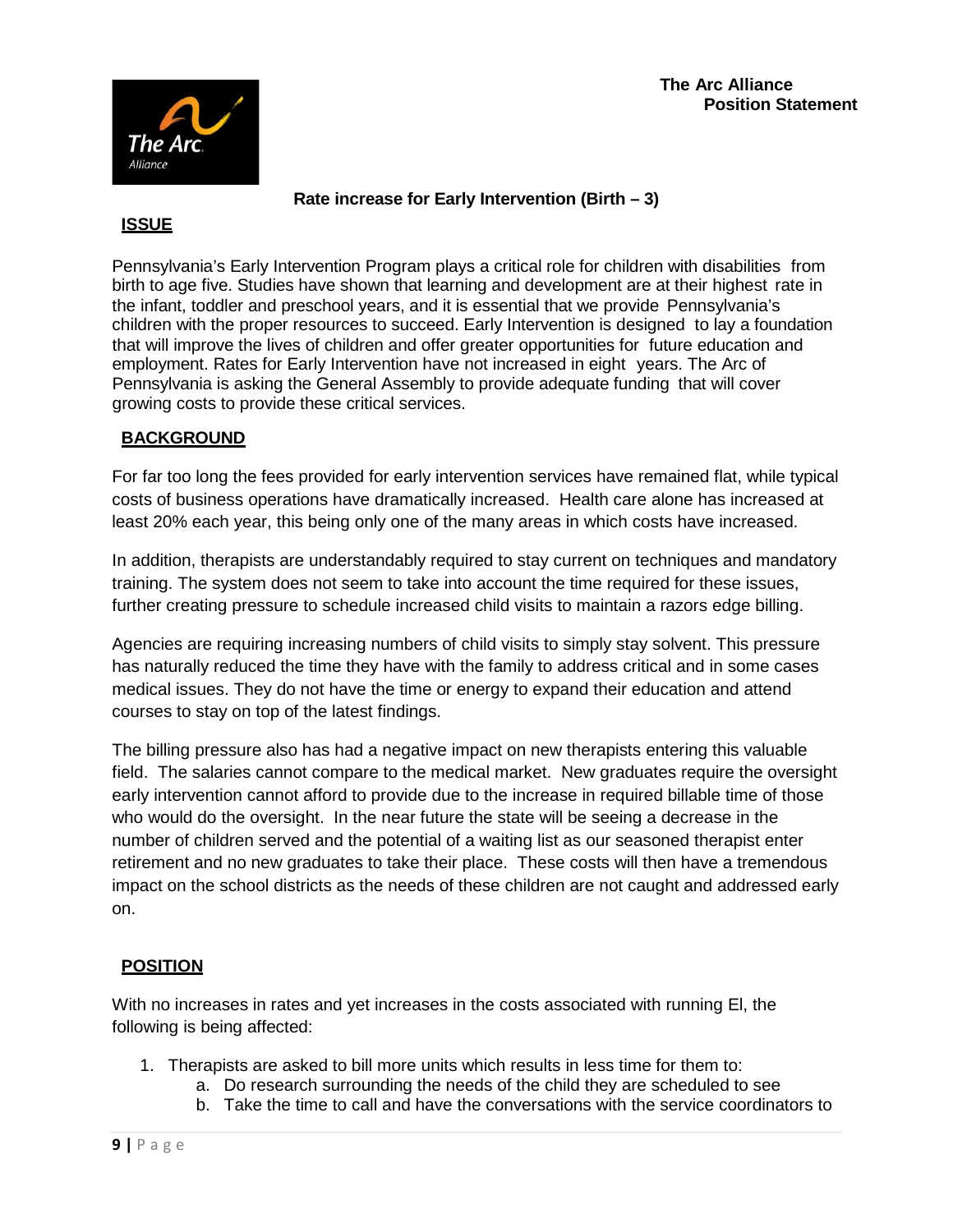gather background information they might not have gotten from the family.

- c. Spend time connecting with the team to see that they are all on the same page and working together to reach the outcomes the family wants and to assure that they are all getting the same information from the family in order to maintain consistency.
- d. Therapists to not have the time and agencies to not have the funds to further learning and keep their skills on the cutting edge and/or fresh and new. Mandatory training hours are done during last minute cancellations and the minimum down time found in their schedules. This results in training found online or readings they can find at the tip of their fingers and although relevant may not be as in depth as what they could gain from attending a conference or a more inclusive training.
- e. Therapists tend to get more medical information from the families. They do not have the time to connect with the medical community as they had in the past. This makes the teaming with the medical community more difficult as families do not always understand how the two relate and can work together and often times would benefit from this collaboration.
- 2. There have been many initiatives therapists and agencies have developed to help with a sense of community for the families we serve, giving families the opportunity to connect while giving additional supports for their children to participate in outside activities. Unless grant funding (which is difficult to obtain) is provided, agency do not have the funds and therapists do not have the time to see these come to fruition.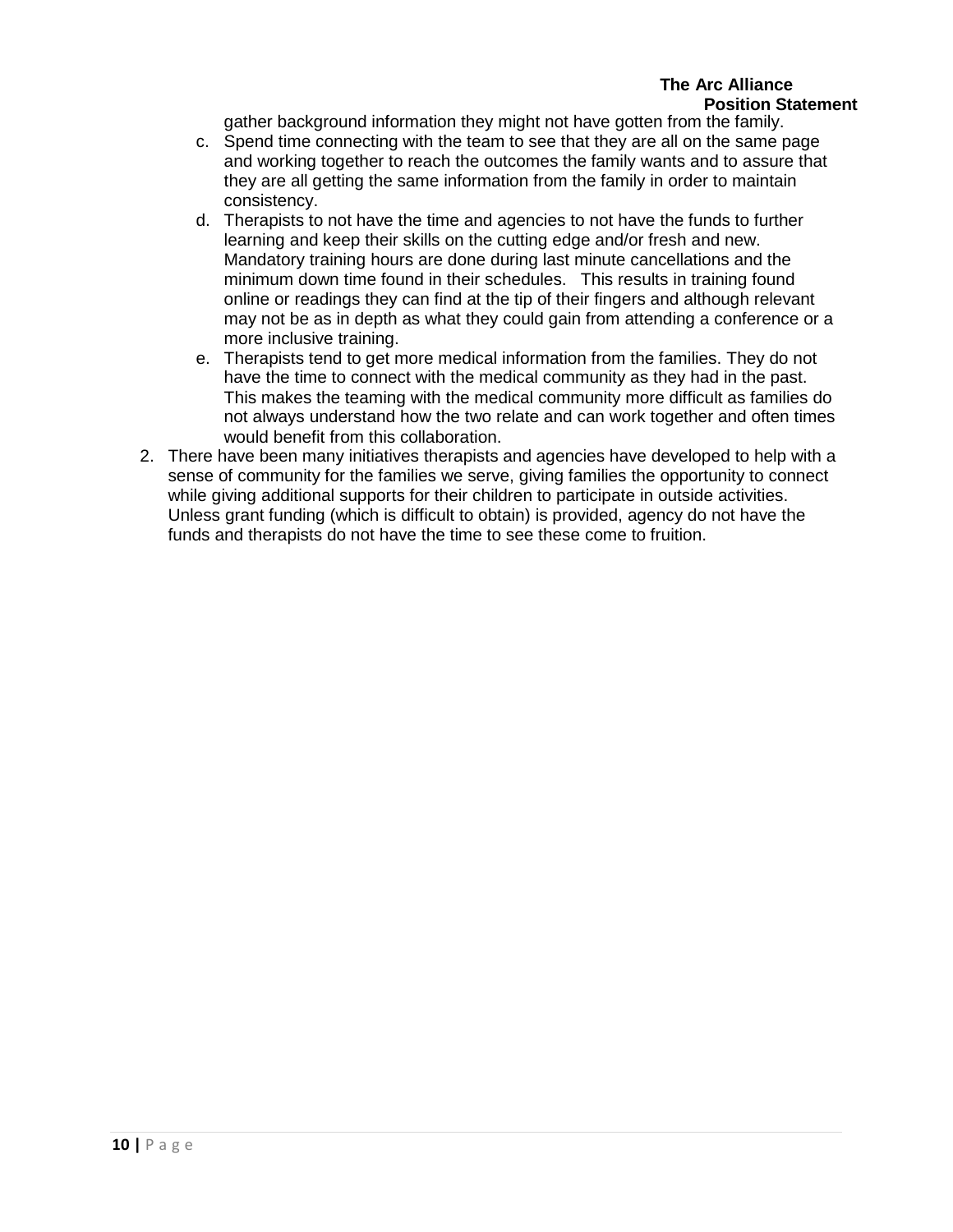

# **BURDEN OF PROOF**

## **ISSUE**

The Need for a State Regulation to Allocate Burden of Proof in Special Education Due Process Cases to School Districts

# **BACKGROUND**

In the common law, burden of proof is the obligation to prove allegations which are presented in a legal action. Under the federal Individuals with Disabilities Education Act (IDEA), parents and school districts have the right under due process to an administrative hearing when there is an unresolved disagreement over which special education services students should have to successfully meet their academic goals. Until recently, it has been understood, unless otherwise specified in a state's due process regulations or statutes, that the school district had the burden of proof in due process proceedings.

*Schaffer vs. Weast* is a landmark decision by the U.S. Supreme Court which determined that the party "seeking relief" has the burden of proof in IDEA due process proceedings. The Plaintiffs in *Schaffer* sued the Superintendent of Maryland's Montgomery County School District (MCSD) for the costs of privately educating their son when the school refused to place their child in an appropriate classroom setting. The Schaffers argued that the placement proposed by MCSD did not meet their son's disability-related needs and therefore did not provide him with a free and appropriate public education (FAPE) as the IDEA requires. The Court highlighted to the Schaffer's that the federal IDEA statute was silent with respect to who has the burden of proof in due process proceedings. Because the two sides were in "evidentiary equipoise", and because the state of Maryland had no statutory provision assigning the burden of proof in due process proceedings, the Court concluded that the Plaintiffs had failed to carry their burden of proof, as they, not MCSD, were challenging the IEP placement.

Prior to the *Weast* decision, Pennsylvania's school districts had the burden of proof, regardless of who requested the due process hearing. Therefore, it was the obligation of the district to present its case first. Such an allocation of the burden made sense, as it is the school district that has the duty to provide FAPE to the child in the lease restrictive environment (LRE).

Moreover, it is practical, productive, time-saving, and cost-minimizing to have the school district, which has the easiest access to the student's records and the teachers and experts that work with the child daily, testify first at the hearing.<sup>1</sup> It is a fact that a large percentage of parents are un-represented during due process hearings. Assigned burden to the school districts created predictability in the system; as the district clearly proceeded first and identified the issues in the case to the hearing officer.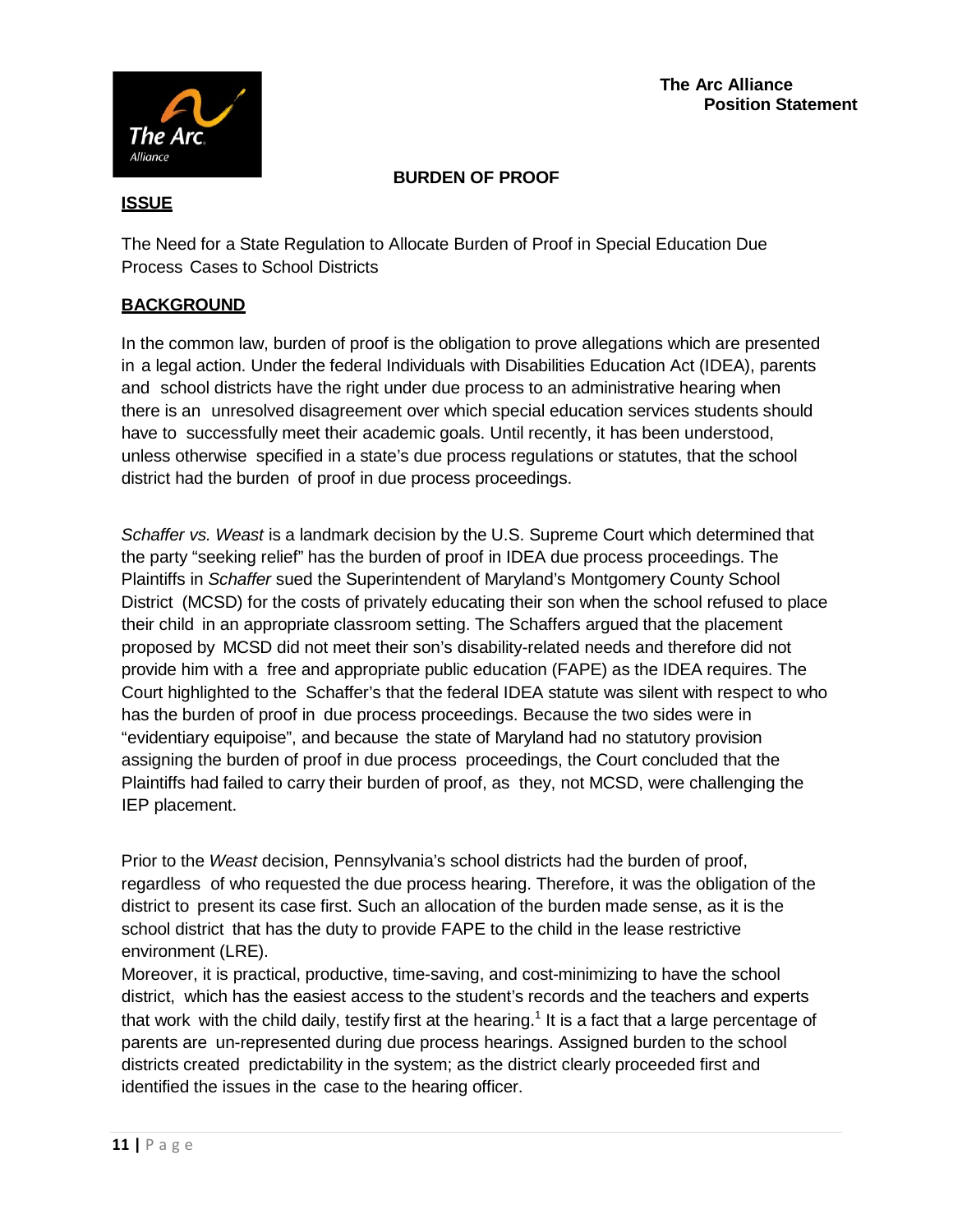<span id="page-11-0"></span> $1$  In fact, the Supreme Court acknowledged that school districts have a "natural advantage" over the parents in a dispute in that they have the teachers, therapists, nurses, and psychologists to observe the child all day (and testify without charge) write the IEP progress reports, test the students and grade the tests.

Unfortunately, the Court did not foresee the impact of its decision in states such as Pennsylvania that have no assigned the burden of proof in their due process regulations and statutes. Without such clarification, and armed with *Weast*, many school districts across the Commonwealth are taking the position in every case in which a parent requests due process that the parent is the party "seeking relief" and therefore automatically carries the burden of proof. It is not necessarily the case that the parent is the one attempting to change the status quo. Often it is the school district that is seeking a change of placement or modification of the child's current program or services. A parent's resistance to such effort should not saddle them automatically with the burden of proof, particularly when it is the school district, not the parent, which is attempting to force a change such as placement.<sup>2</sup> The Supreme Court specifically rejected this approach. "The rule applies with equal effect to school districts," it said. "If they seek to challenge an IEP, they will in turn bear the burden of persuasion before an administration law judge."

# **POSITION**

The Arc of Pennsylvania strongly affirms that many of the rights, benefits, and successes of students in today's special education programs were driven by parents who were given a voice through due process. Pennsylvania must take the affirmative step of adopting a statutory provision which allocates the burden of proof in due process proceedings to the school districts. This will continue to provide predictability in the system, clarity of the issues, and cost savings during the hearing process so that the goal of achieving appropriate education outcomes for Pennsylvania's children with disabilities can be maximized in the shortest amount of time.

Without a clear statutory assignment of burden of proof, it is assured that due process will take more time and more money on all sides. Additional pretrial proceedings are no necessary in order to sort through the issue to ascertain who bears the burden of proof. This delays hearings and burdens the system unnecessarily. The hearing process is now more un-navigable than before as parents now must recognize and argue technical legal issues. It is important to recognize that few parents will go into this process without the resources to secure adequate legal representation and expert witness testimonies, sufficient knowledge of the law, and the ability to take time away from their jobs and care of their children. It is a certainty that even parents with meritorious claims, will not pursue due process. Thus, the very legal system put in place to protect Pennsylvania's most vulnerable children will be incapable of ensuring appropriate education outcomes for them. The Arc of Pennsylvania supports statutory provisioning of burden of proof to school districts in due process proceedings.

Approved by The Arc of Pennsylvania Board of Directors January 25, 2012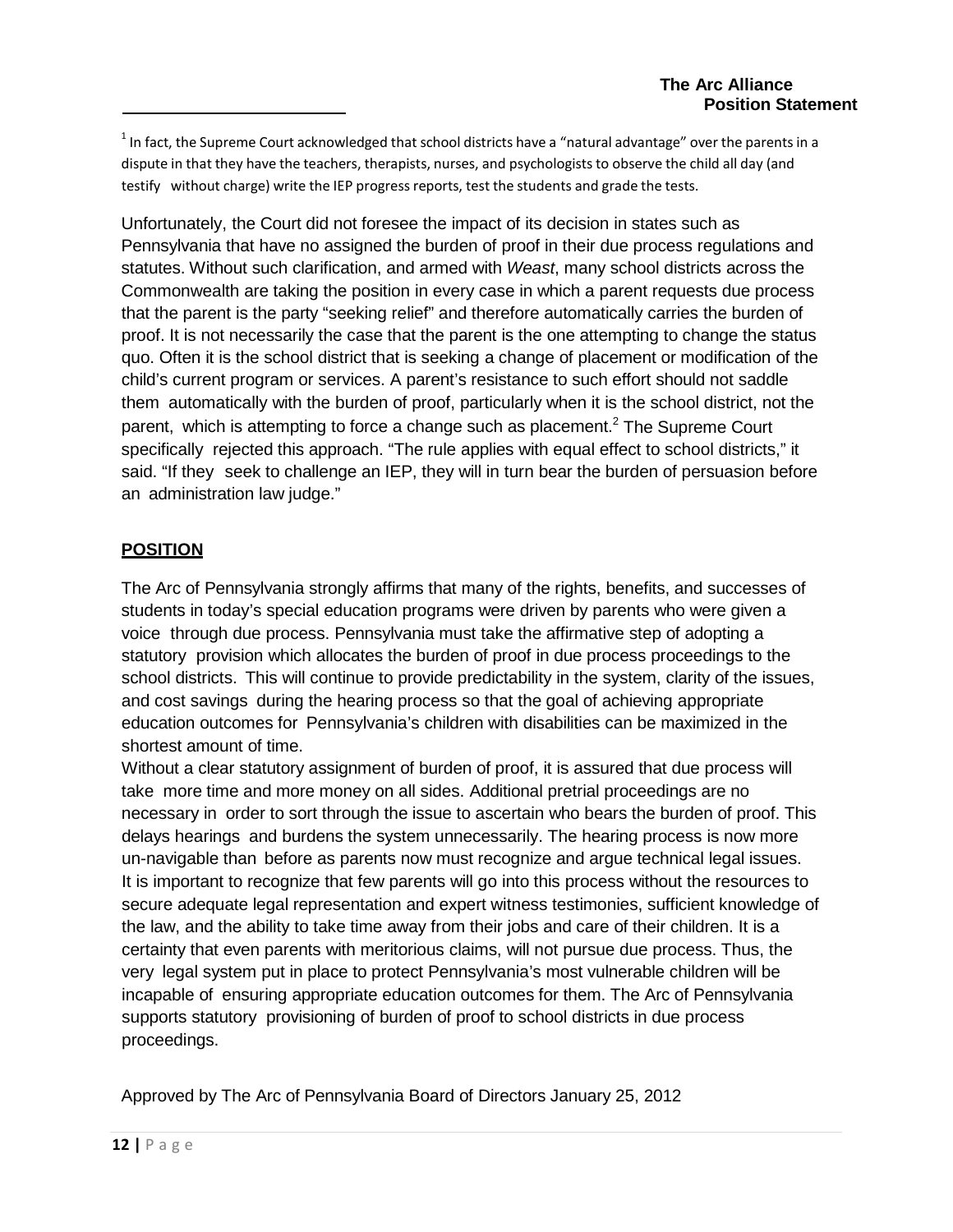<span id="page-12-0"></span> $2$  Such an automatic assignment of the burden of proof to the parent is particularly inappropriate if the district attempting to force the student into a more restrictive placement. Such a policy contradicts the specific terms of the IDEA and itsimplementing regulations which clearly indicate that it isthe district, not the parent, which must establish that the more restrictive placement is necessary in order to confer FAPE. 20 U.S.C. § 1412 (a) (5). *See also* 34 C.F.R. 300.550(b): "Each public agency shall ensure that to the maximum extent appropriate, children with disabilities….are educated with children who are not disabled" and that "special classes, separate schooling, or other removal of children with disabilities from the regular education environment occurs only if nature and severity of the disability is such that education in regular classes with the use of supplementary aids and services cannot be achieved satisfactorily."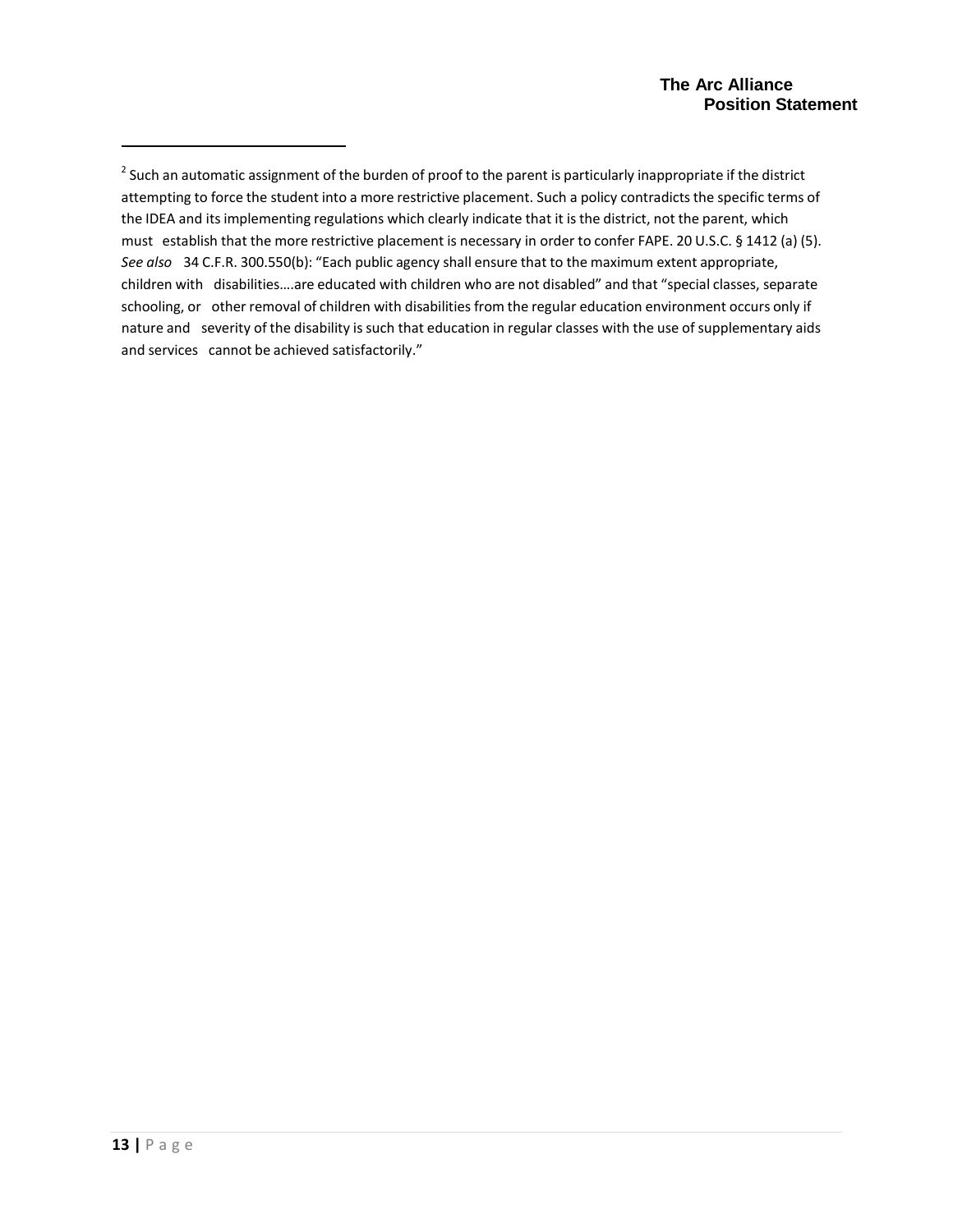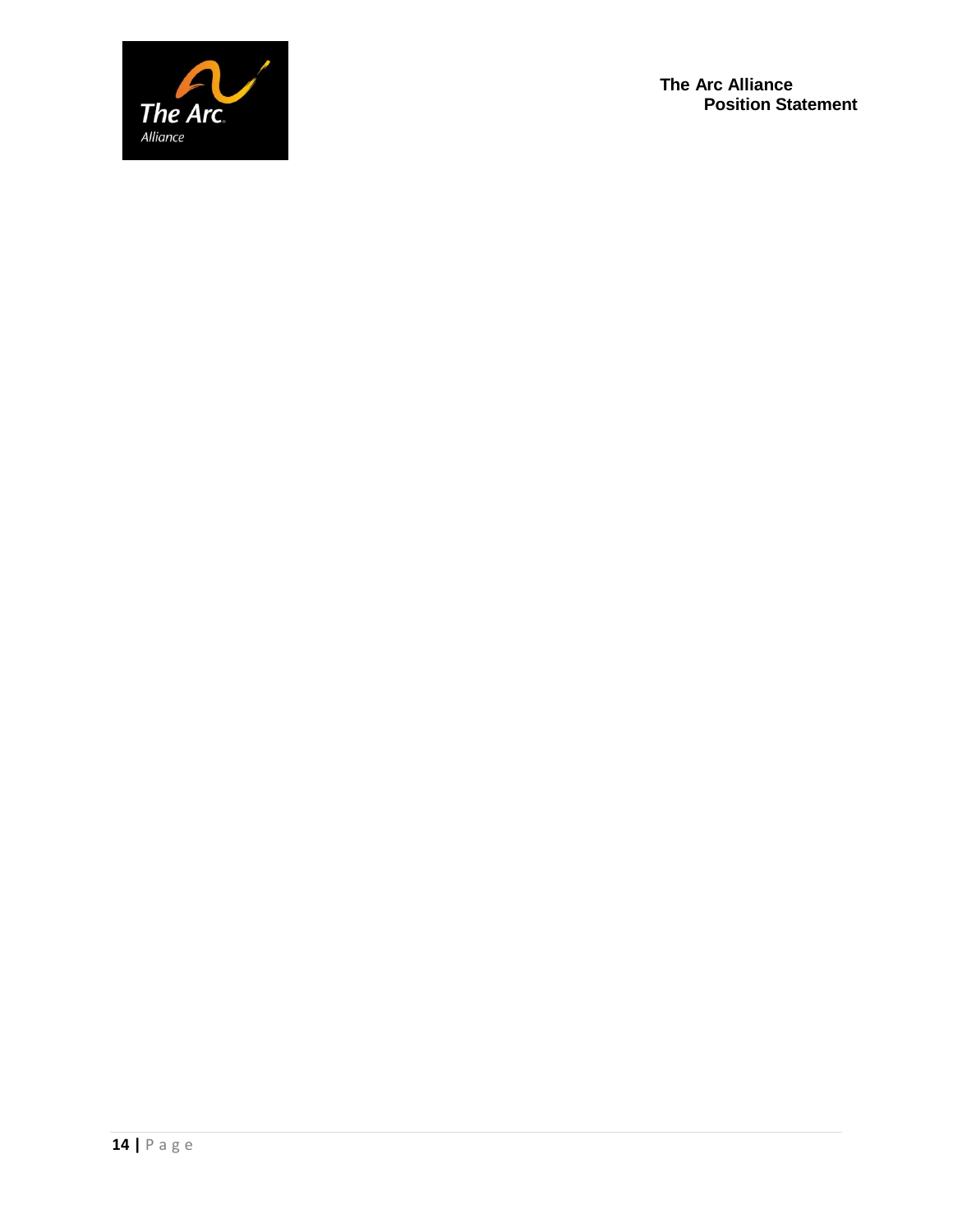# **WAITING LISTS FOR COMMUNITY SERVICES**

# **ISSUE**

The care and protection of adults with intellectual disabilities is a core responsibility of state government, yet the community services system is perennially underfunded, evidenced by the fact that the waiting list has not declined. The issue of people with intellectual disabilities waiting for community-based services is one of the most critical concerns of the families and individuals impacted by a disability and the advocacy groups who support them. As of the most recent count approximately 13,732 people are on waiting lists across the Commonwealth for a variety of services. Of this number, 802 live in Montgomery County, 565 live in Berks County and 531 live in Bucks County. That's 13.8% of the total waiting list in 67 counties struggles to live, learn, and work right here in our communities.

It is a fact that 61% of people with intellectual disabilities live with family members. Many are currently cared for by family members in their 70's, 80's, and 90's. Many of these elderly caregivers are widowed, caring for sick spouses or battling their own health issues. Without home modifications, ramps, lifts, beds, and transportation, family caregivers are not able to provide adequate care. Many single parents just need day support so that they can work to pay bills that keep their homes and family together. And when the last caregiver dies, the person with the disability moves up to the emergency list; which is still a list and not a guarantee of adequate supports and services. Sadly, most families do not receive appropriate support until their situations have become impossible to manage.

### **Our Position**

Families whose sons and daughters are on the waiting list are often people who opted to spare their children from the highly undesirable alternative of institutionalization. Support for these efforts is clearly a moral imperative.

The Commonwealth needs a legislative champion to develop and commit to a systematic detailed plan to provide full funding for community-based supports for all people with intellectual disabilities and their families who are in need. An effective plan should include a mechanism for a more rational distribution of existing resources based on individual need as well as means to maximize revenue from the federal government through the Medicaid waiver process. The Commonwealth's own budget initiatives need to be large enough to end the waiting list and increase funding in the budget to serve 4,595 individuals on the emergency waiting list.

Supporting individuals with intellectual and developmental disabilities is a core responsibility of state government. We urge the Governor and General Assembly to make it a priority to make funds available addressing the emergency waiting list.

\_\_\_\_\_\_\_\_\_\_\_\_\_\_\_\_\_\_\_\_\_\_\_\_\_\_\_\_ 1Pennsylvania Waiting List Campaign- [www.pawaitinglistcampaign.org](http://www.pawaitinglistcampaign.org/) publishes current numbers based on ODP records of those in each category waiting for services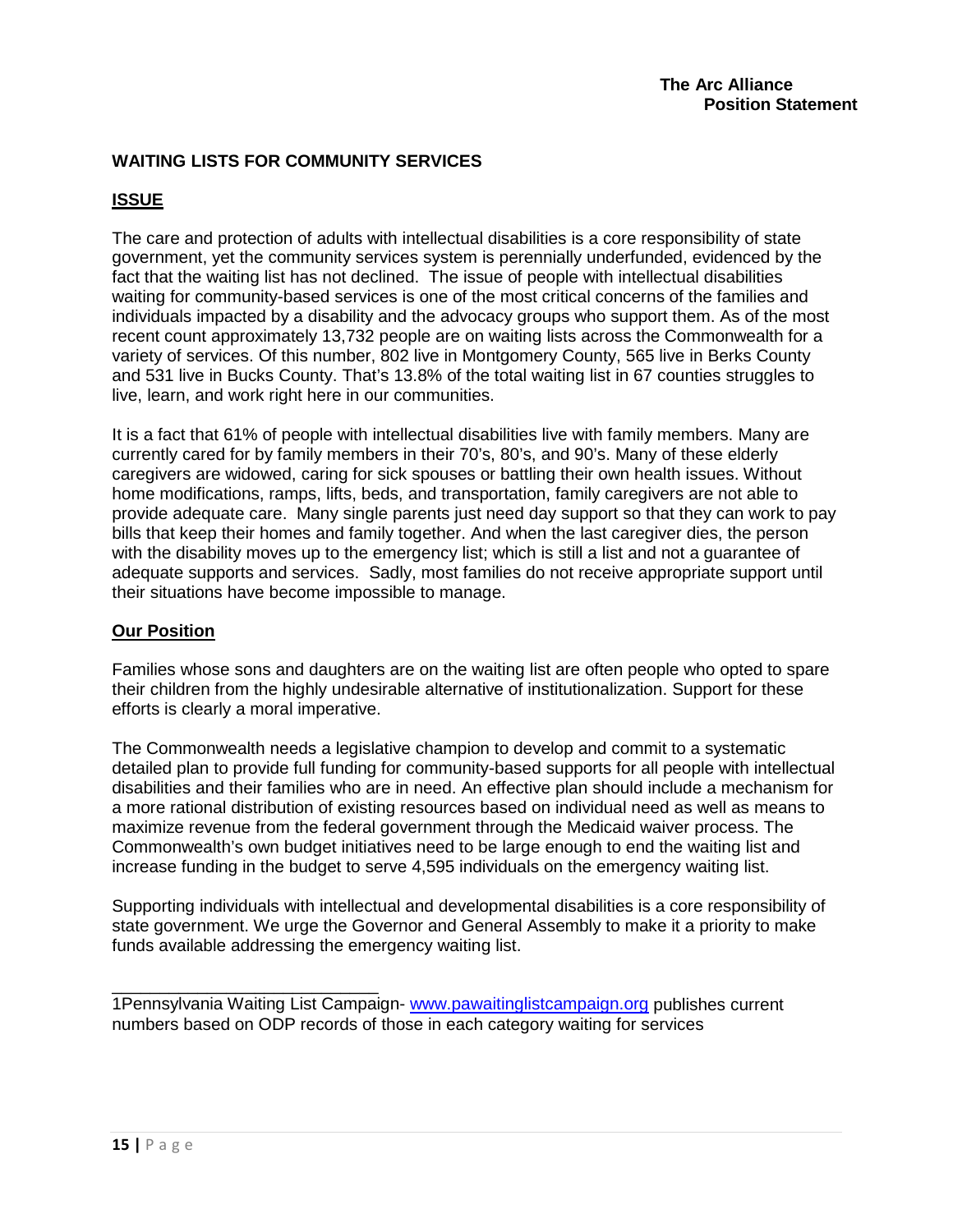

# **Employment**

People with intellectual and/or developmental disabilities  $(I/DD)^1$  can be employed in the community alongside people without disabilities and earn competitive wages. They should be supported to make informed choices about their work and careers and have the resources to seek, obtain, and be successful in community employment.

# **ISSUE**

Historically, the majority of people with I/DD have been either unemployed or underemployed despite their ability, desire, and willingness to work in the community. Many have been placed in "prevocational" programs and "disability-only" workshops where they are paid below minimum wage and have little expectation of moving into jobs where they work alongside people without disabilities.

People often leave school with little community-based vocational experience or planning for transition from school to work or post- secondary education. Adult service agencies have struggled to move people into the workforce using personnel who often do not have proper training in best practices for either finding or supporting people in jobs. When employed, few people have opportunities to advance, explore new possibilities, or, in their later years, retire.

Barriers to employment include, first and foremost, low societal expectations that foster job discrimination. In addition, unrealistically low limits on assets and earnings make people fear losing vital public benefits if they work too many hours or earn too much. Systemically, public resources fund service hours rather than outcomes and are often neither sufficient nor flexible enough to allow collaboration and blending of employment funding streams. Lack of other services like transportation or of accommodations like assistive technology can also hinder success.

# **POSITION**

People with I/DD should have the supports necessary from individuals and systems to enable them to find and keep community jobs based on their preferences, interests, and strengths, work alongside people without dis- abilities, receive comparable wages, and be free from workplace discrimination. Requirements related to employment include:

- Opportunities for post-secondary education, including college and vocational training, to gain knowledge and skills to allow people to get better jobs.
- Ongoing planning to promote job advancement and career development.
- Fair and reasonable wages and benefits.
- Opportunities for self-employment and business ownership.
- Opportunities to work with and, in the case of people with I/DD who own small businesses, employ people without disabilities.
- The ability to explore new directions over time and, at the appropriate time, retire.
- Opportunities to work and increase earnings and assets without losing eligibility for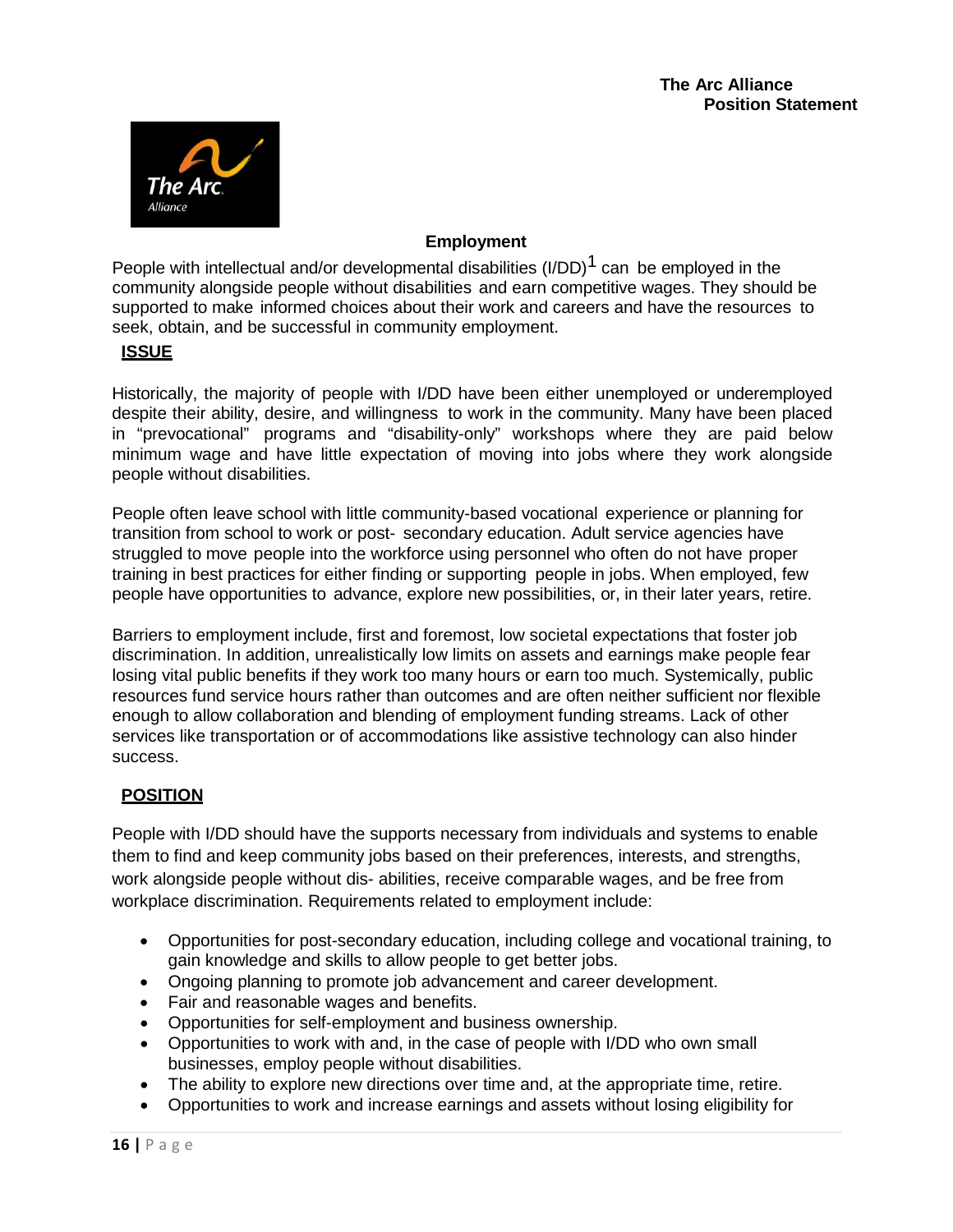needed public benefits.

## **Best Practices**

- Employment supports and services should use best practices, including assessing skills and interests, working with employers, matching jobs to skill sets and employer needs, providing individualized and ongoing job supports, designing reasonable job accommodations, integrating people into the workforce, building social skills necessary in the workplace, and securing necessary ancillary services such as transportation.
- People with I/DD must have training and in- formation on how to access supports needed to find and keep jobs.

## **School-to-Work Transition**

- Transition planning should start early.
- Transition activities should foster individualized exploration of and experiences with community-based employment options that enable youth to make informed choices.
- Transition activities should include career assessments to identify students' interests and preferences, exposure to post-secondary education and career opportunities, training to develop job-seeking and workplace skills, and participation in multiple onthe-job activities and experiences in paid and unpaid settings.
- Transition activities should not be limited to unpaid internships at pre-set community worksites.
- Students should leave high school with opportunities to pursue post-secondary education and/or with an appropriate job or an action plan for finding one.

## **Training of Staff and People with I/DD**

- Staff of employment and school-to-work transition programs must receive training in best practices to help people find and keep jobs.
- Along with ensuring appropriate on-the-job training, people with I/DD should receive guidance, if needed, in acquiring the social skills necessary in the workplace.
- People with I/DD must have training, including, if desired, driver's education, to allow them to travel in the community so they can get to jobs and enhance their independence.

### **Systems**

For all people with I/DD, publicly funded employment programs should first explore employment alongside people without disabilities at comparable wages, with comparable benefits, before considering other options in the community. Ancillary services like transportation and accommodations like assistive technology must be available to individuals and support agencies. Public policy should encourage employers to hire people with I/DD.

Publicly funded employment programs should also: